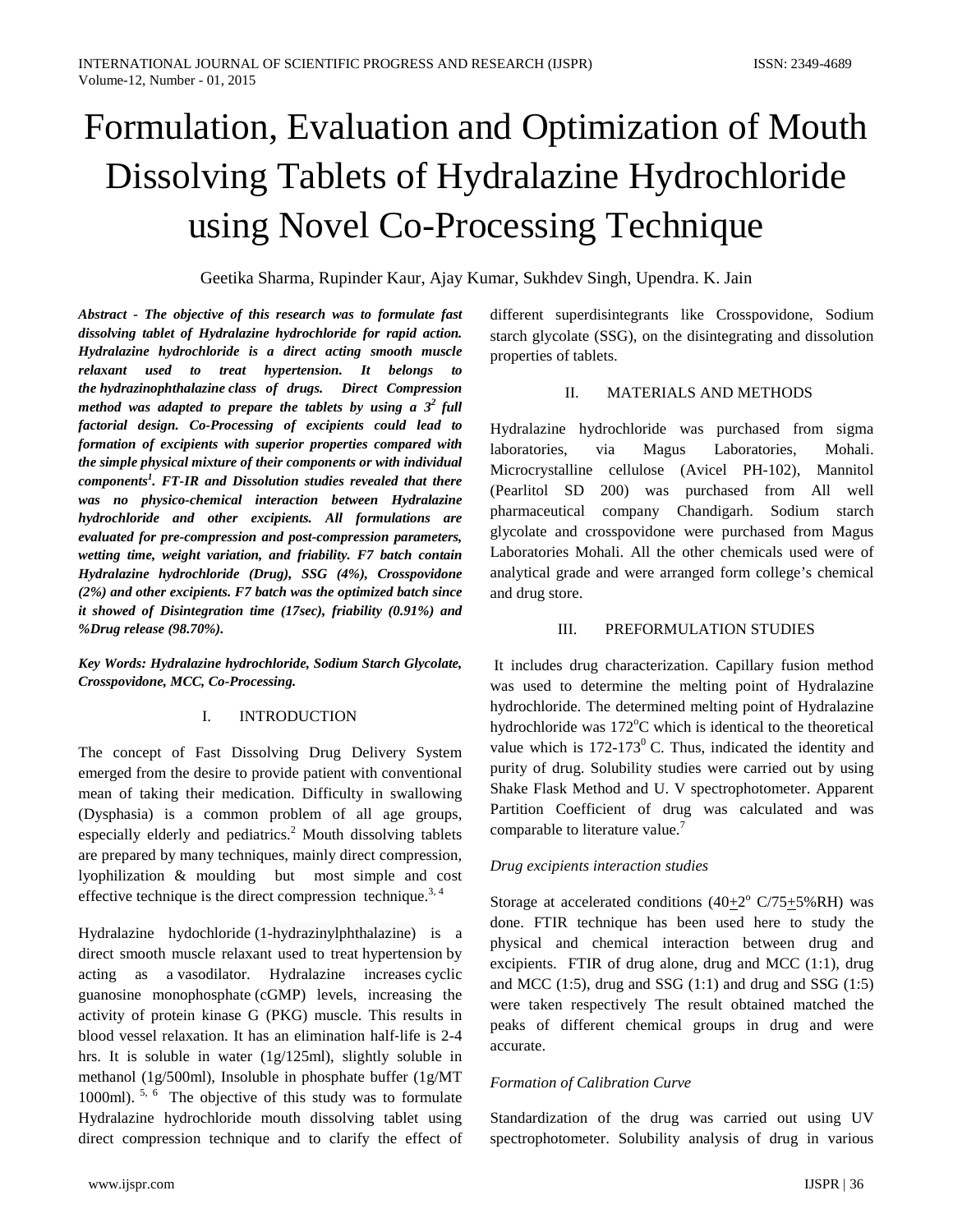solvents including water, phosphate buffer pH 7.2, and organic solvents like methanol. To establish linearity of the proposed method, seven separate concentrations of the solution of Hydralazine hydrochloride  $1 - 40\mu\text{g.m}^{-1}$ , 2- 10  $\mu$ g.ml<sup>-1</sup>, 2-12  $\mu$ g.ml<sup>-1</sup> in water, methanol and Phosphate buffer pH 7.2 were prepared from stock solution and analyzed.. The data was subjected to least square regression analysis. ANOVA test (one-way) at 95% level of significance was performed based on absorbance values observed for each pure drug concentration during the replicate measurements of the standard solution. (Fig 1, 2, 3).





COMPRESSION METHOD

Mouth dissolving tablets of Hydralazine hydrochloride were prepared using different excipients for physical as well as co processed mixture and then evaluated for various parameters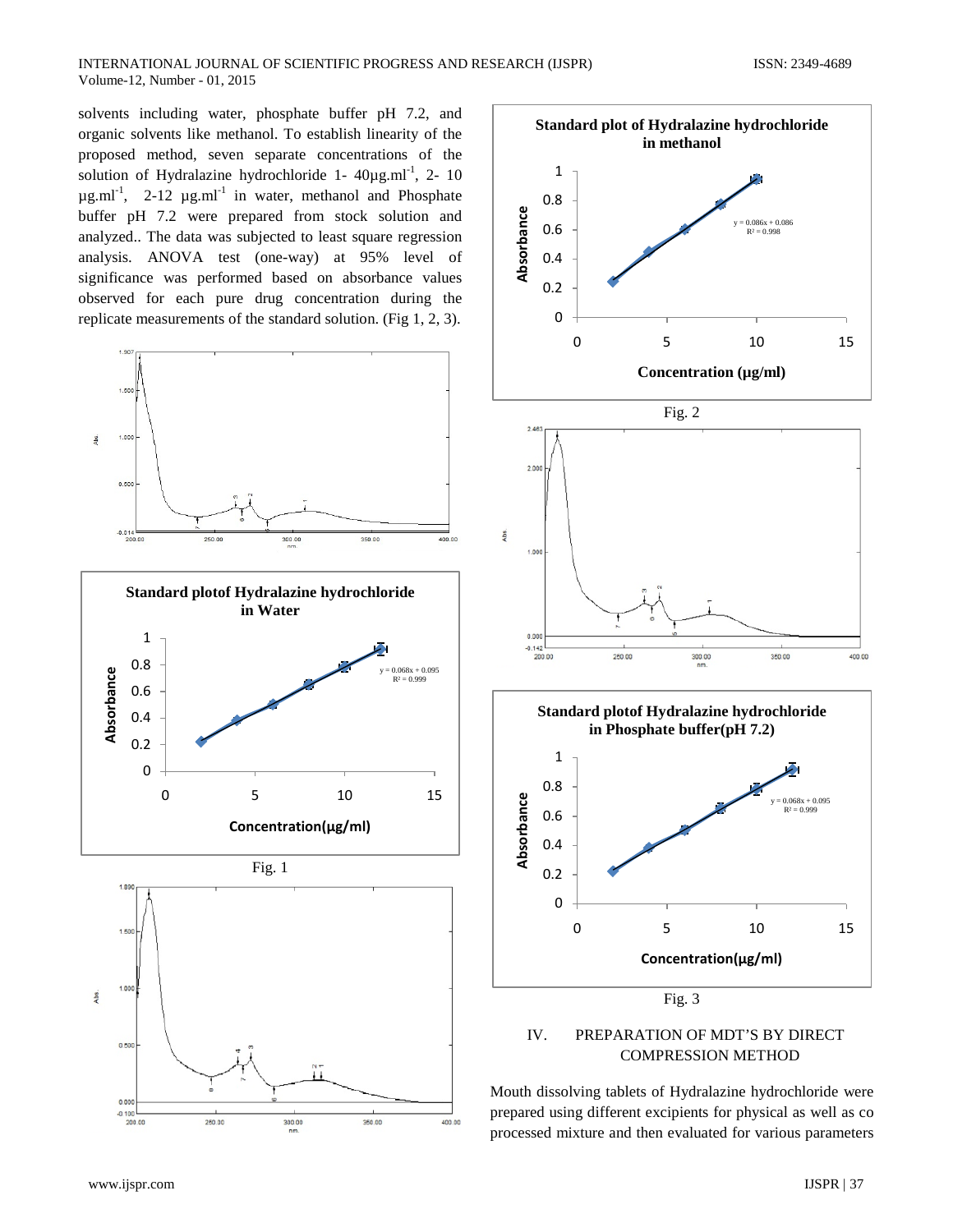to select the best combination for preparation of Hydralazine hydrochloride mouth dissolving tablet. Physical and Coprocessed mixtures were prepared in ratios from 1:1, 1:2 and 1:3. The temperature was maintained between 50ºC and 60ºC, and stirring was continued till most of isopropyl alcohol evaporated. The wet coherent mass was granulated through 60-mesh sieve. The wet granules were dried in a tray dryer at 60ºC for 20 minutes. The prepared co processed superdisintegrants were evaluated for the mass-volume relationship, swelling properties and flow properties as shown in Fig. 4.





## V. OPTIMIZATION OF FORMULATION 8, 9

#### *Factorial Consideration*

The experimental design was a two factor three level  $(3^2)$ full-factorial design, and nine formulations were prepared. The amount of superdisintegrants was optimized for dependent variables: disintegration time and percent friability. The low  $(-1)$ , medium  $(0)$  and high  $(1)$  are the values of  $X_1$  (SSG) and  $X_2$  (Crospovidone) respectively. Responses were analyzed for ANOVA. In order to investigate the factors systematically and optimize the tablet for DT 35 seconds and % F less than 0.5%, a factorial design is applied in the present investigation. The high values of correlation coefficient for disintegration time, 0.9908 and percentage friability, 0.9991 indicate good fit. Values of 'p' less than 0.05 indicate model terms are significant. In this case both the models generated for disintegration time and % friability were significant.



'Model F-value' this large could occur due to noise. A ratio greater than 4 is desirable.



The model F value of 64.94 for disintegration time and 69.270 for friability and high  $R^2$  values suggested that these models are significant. There is only 0.01% chance that a

The ratios of 25.025 and 76.368 respectively for DT and % F models indicated an adequate signal for each. When higher percentage of sodium starch glycolate is used, the water uptake and subsequent disintegration are thus facilitated. It is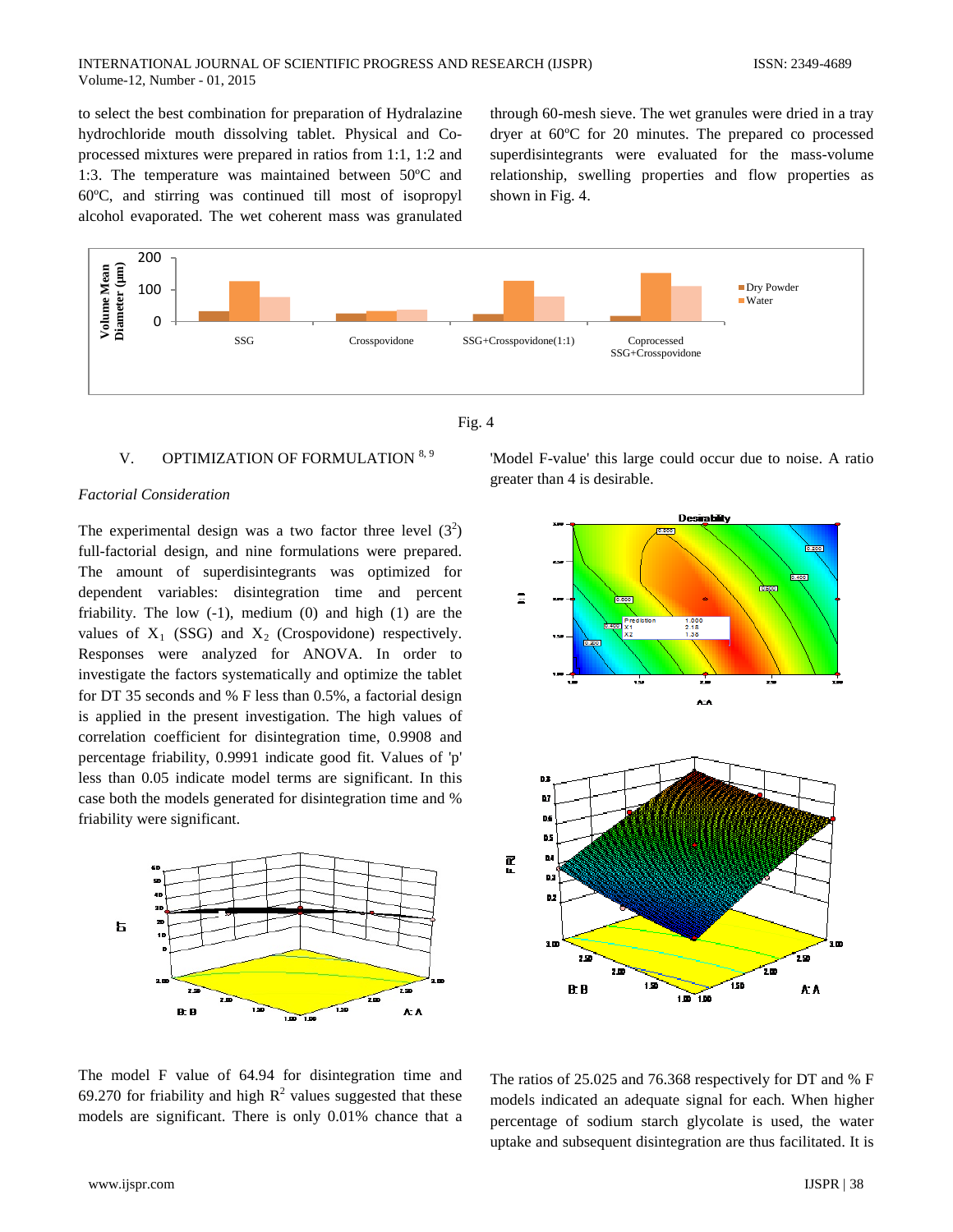#### INTERNATIONAL JOURNAL OF SCIENTIFIC PROGRESS AND RESEARCH (IJSPR) ISSN: 2349-4689 Volume-12, Number - 01, 2015

obvious that in the presence of higher percentage of disintegrant crospovidone, wicking is facilitated. Results were shown in response surface plot and contour plots for disintegration time and percentage friability Fig 5 and Table 1, 2.





**Table 1:** Factorial Design based Hydralazine hydrochloride MDT's

| <b>Batch</b><br>code | $X_1$ (mg.) | $X_2$ (mg.) | DT(S) | <b>Friability</b><br>$\mathcal{O}_0$ |
|----------------------|-------------|-------------|-------|--------------------------------------|
| F11                  | -1          | -1          | 31    | 0.38                                 |
| F12                  | -1          |             | 40    | 0.44                                 |
| F13                  | $-1$        |             | 34    | 0.5                                  |
| F14                  | 0           | $-1$        | 20    | 0.67                                 |
| F15                  |             |             | 39    | 0.29                                 |
| F <sub>16</sub>      |             |             | 25    | 0.63                                 |
| F17                  |             | -1          | 15    | 0.72                                 |
| F18                  |             |             | 49    | 0.27                                 |
| F <sub>19</sub>      |             |             | 23    | 0.58                                 |

| Coded  | <b>Actual Values</b> |  |  |
|--------|----------------------|--|--|
| values |                      |  |  |
|        |                      |  |  |
|        |                      |  |  |
|        |                      |  |  |

| <b>Table 2:</b> Evaluation of optimized hydralazine hydrochloride |
|-------------------------------------------------------------------|
| MDT's $(F_{20})$                                                  |

| <b>Ingredients</b>        | Amount (mg) |
|---------------------------|-------------|
| Hydralazine hydrochloride |             |
| SSG                       | 2.18        |
| Crospovidone              | 1.38        |

| MCC (Avicel PH-102)         | 98.94 |
|-----------------------------|-------|
| Mannitol (Pearlitol SD 200) | 30    |
| Sodium saccharine           |       |
| Talc                        |       |
| Lactose                     | 15    |

| <b>Parameteres</b>                              | <b>Results</b>   |
|-------------------------------------------------|------------------|
| Hardness (kg/cm <sup>2</sup> ) (Mean $\pm$ SD)* | $3.21 + 0.12$    |
| Friability (%) (Mean+SD)**                      | $0.50 + 0.01$    |
| Disintegration time (sec)<br>$(Mean+SD)***$     | $30.66 + 0.49$   |
| Wetting time (sec)<br>$(Mean+SD)$ ****          | $24.29 + 0.08$   |
| Drug Content (%)<br>$(Mean+SD)$ ****            | $96.28 + 0.23$   |
| Weight variation (mg)<br>$(Mean+SD)^a$          | $150.35 + 0.001$ |
| Dispersion time (sec)<br>$(Mean+SD)$ ***        | $44.65 + 0.31$   |

## VI. CONTENT UNIFORMITY AND IN VITRO DISSOLUTION STUDY <sup>10, 11, 12</sup>

*In vitro* dissolution study of optimized formulation and marketed tablet were carried out using USP paddle method at 50 rpm in 900 ml of Phosphate buffer (pH 7.2) as dissolution media, maintained at  $37+0.5$ °C. 5 ml of aliquot was withdrawn at the specified time intervals (1 minute) and assayed by U.V at 272 nm. The obtained data from in vitro Drug release study are tabulated and represented graphically as shown in Fig 6. Results indicated that the plot of log cumulative % drug retained vs. time of formulation was fairly linear as indicated by their high regression. The results of dissolution profile for the optimized formulation are shown in Table 3.

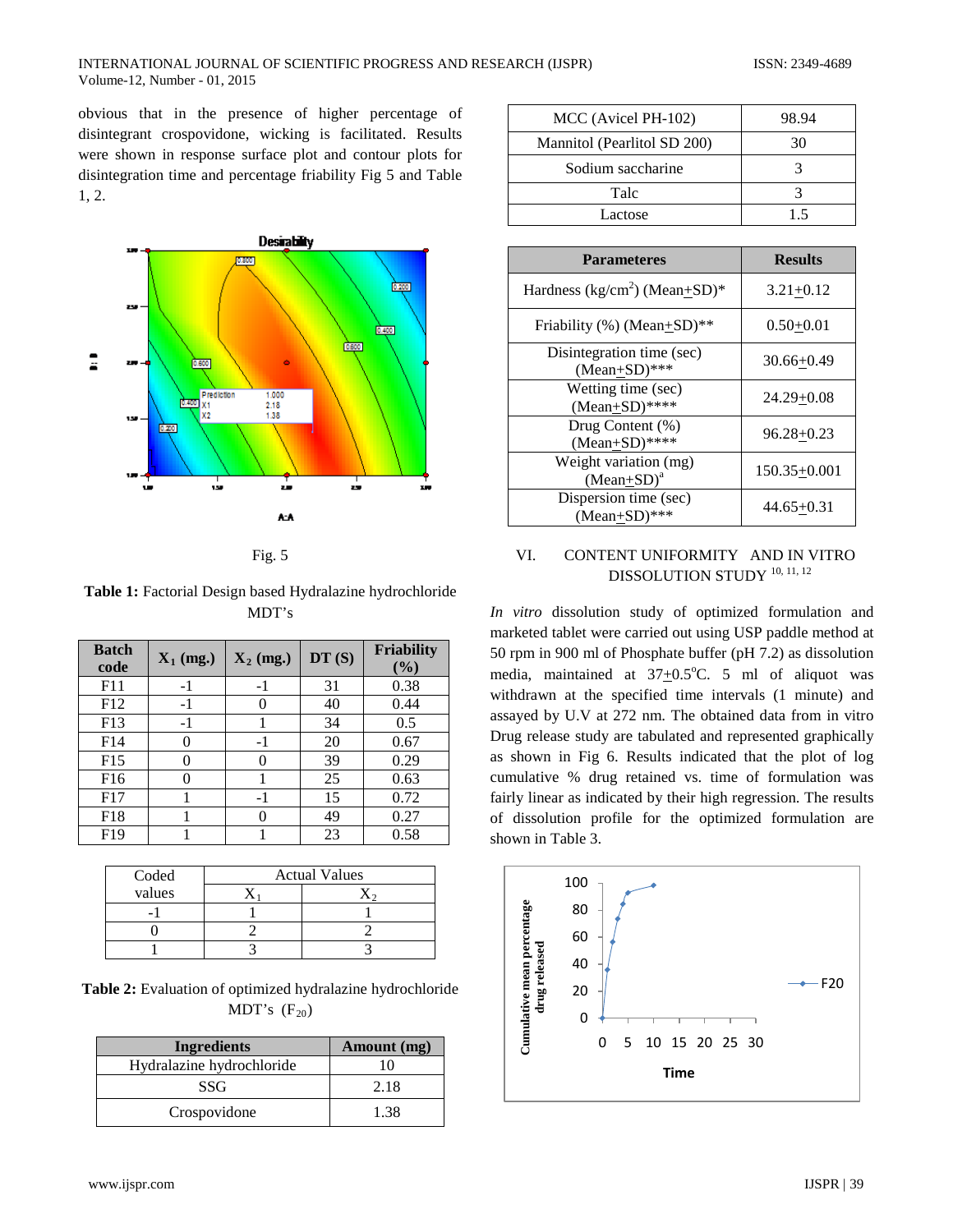

Fig. 6

**Table 3:** Dissolution release profile of optimized mouth dissolving tablet

| <b>Time</b><br>(min) | <b>Cumulative</b><br><b>Mean Percent</b><br><b>Drug Released</b><br>$(Mean+SD)*$ | <b>Log Cumulative Mean</b><br><b>Percent Drug Released</b><br>$(Mean+SD)**$ |
|----------------------|----------------------------------------------------------------------------------|-----------------------------------------------------------------------------|
| $\Omega$             |                                                                                  | $\mathcal{D}_{\mathcal{L}}$                                                 |
| 1                    | $35.72 + 1.98$                                                                   | $1.81 + 0.29$                                                               |
| 2                    | $56.26 + 2.06$                                                                   | $1.64 + 0.31$                                                               |
| 3                    | 73.42+2.02                                                                       | $1.42 + 0.30$                                                               |
| 4                    | $84.30 + 1.86$                                                                   | $1.19 + 0.27$                                                               |
| 5                    | $92.61 + 1.95$                                                                   | $0.87 + 0.29$                                                               |
| 10                   | $98.10 + 1.88$                                                                   | $0.28 + 0.27$                                                               |

#### VII. KINETIC OF DRUG RELEASE

The data from the *in vitro* study of optimized formulations was fitted to the above mentioned kinetic model to determine kinetic of drug release. It was found the release from optimized MDT follow first order kinetics as predicted by their higher correlation coefficient value  $(R^2)$ .

## VIII. STABILITY STUDIES<sup>13, 14, 15</sup>

In order to access the long term stability, the optimized mouth dissolving tablets of hydralazine hydrochloride were stored at  $(40 \pm 2^{\circ}C/75 \pm 5\%$  RH) for a period of 3 months. The tablets were withdrawn after a period of 15 days and analyzed for physical characterization and drug content. FDA has set a public standard of  $f2$  value between 50 to 100 indicate similarity between two dissolution profiles. No significant difference was observed in release profile of optimized formulation (F20) as shown in Fig.7. The value of similarity (f2) and dissimilarity (f1) factor for in vitro release study suggest that profile of optimized formulation (F20)

matches with that of theoretically predicted; since f1 and f2 was less than 15 and greater than 50 were obtained.









Co-processing of excipients could lead to formulation of excipients with superior properties compared with the sample physical mixture of their components or individual components. The use of physical mixtures resulted in increased friability probably due to low compressibility of excipients. It may be concluded that co-processed superdisintegrant is superior to physical mixture for formulating the MDTs. Full factorial design  $(3^2)$  was used for the optimization of formulation to get DT equals to 35 seconds and friability 0.5%. The disintegration time and percentage friability for the 9 batches (F11- F19) showed a wide variation. The data clearly indicate that the disintegration time and percentage friability values are strongly dependent on the selected independent variables.

#### **REFERENCES**

[1] Konapure AS, Chaudhari PS, Oswal RJ, Kshirsagar SS, Antre RV and Chorage TV: Mouth dissolving tablets-an innovative